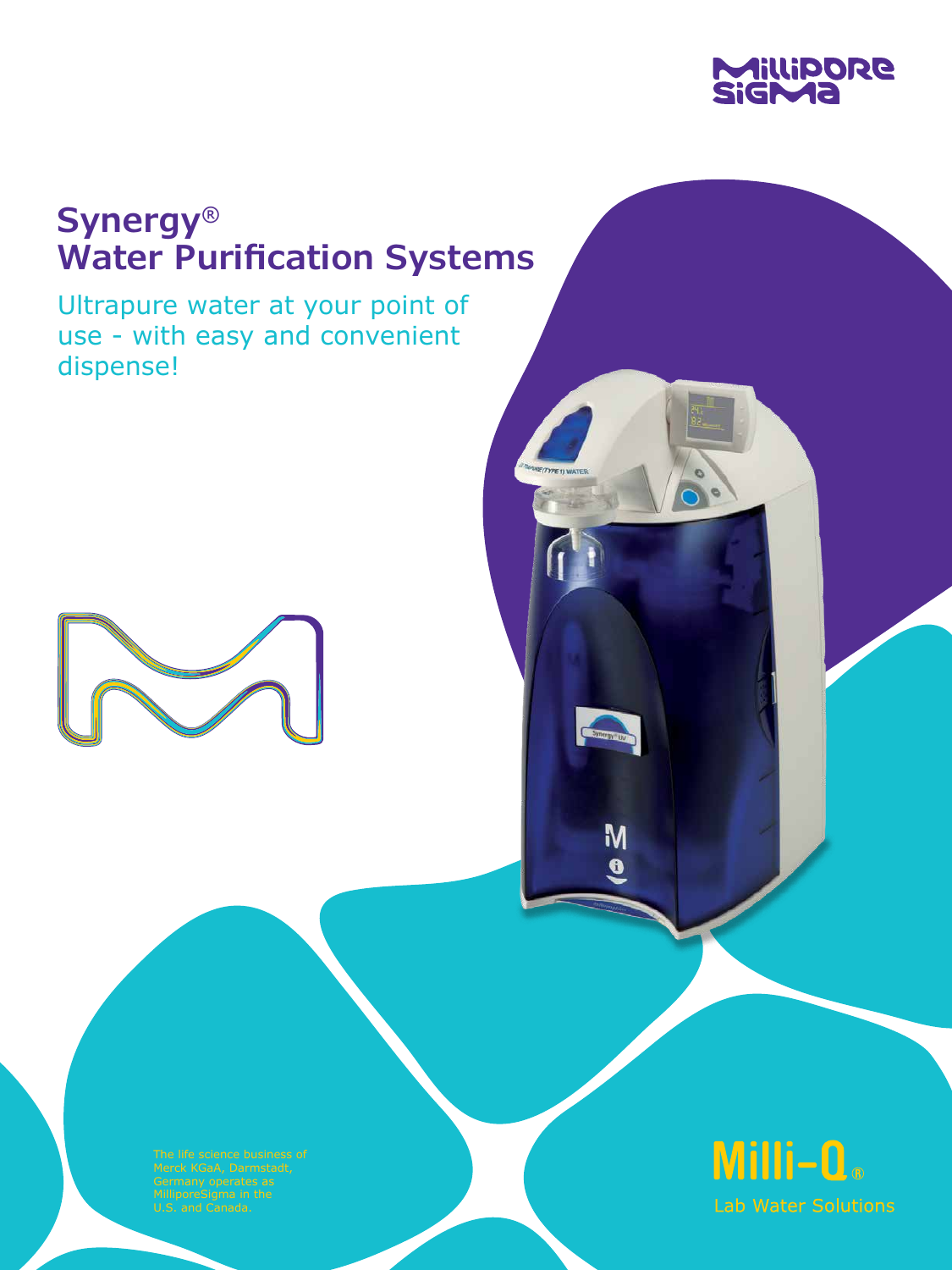### **Ultrapure water at your point of use with easy and convenient dispense!**

| Your water purification needs                                                        | Our solution: The Synergy <sup>®</sup> range of water purification systems                                                                                                                                                                                                                                                                                |
|--------------------------------------------------------------------------------------|-----------------------------------------------------------------------------------------------------------------------------------------------------------------------------------------------------------------------------------------------------------------------------------------------------------------------------------------------------------|
| Ultrapure water easily accessible<br>wherever you need it in your lab                | With the Synergy® range of water purification systems, you benefit from a<br>choice of ultrapure water dispensing possibilities. The innovative, space-saving<br>Remote dispenser offers you water delivery solutions to best fit the way you<br>work, with easy and convenient remote delivery up to two meters away from<br>your water production unit. |
| Point-of-use system to supply ultrapure<br>water                                     | Synergy <sup>®</sup> water purification systems produce <b>ultrapure water</b> using feed water<br>from an existing pretreated pure water supply (such as a RiOs™ system).                                                                                                                                                                                |
| Compact design for the most efficient<br>use of your lab space                       | A small footprint makes it easy to install the Synergy <sup>®</sup> systems wherever you<br>want to $-$ on or under the bench-integrated or on the wall.                                                                                                                                                                                                  |
| Flow rates adapted to your ultrapure<br>water needs                                  | Systems in the Synergy <sup>®</sup> range can dispense more than 1.5 L/min water.                                                                                                                                                                                                                                                                         |
| High quality water to meet the<br>requirements of your most critical<br>applications | Options such as a UV lamp and a range of Application Pak point-of-use<br>polishers are available to fine-tune your ultrapure water.                                                                                                                                                                                                                       |
| Easily accessible information on system<br>operation                                 | The user-friendly display provides system status at a glance; the concise<br><b>Quick Reference Guide</b> is a handy quide for daily operation.                                                                                                                                                                                                           |
| Simple, low-level self-maintenance                                                   | SynergyPak <sup>®</sup> purification cartridges enable easy and rapid replacement.                                                                                                                                                                                                                                                                        |

# **Synergy® Systems Water Purification Pathway**

- 1. Inlet Solenoid Valve
- 2. Booster Pump
- 3. Photooxidation UV lamp
- 4. SynergyPak® 1, 2 or 3
- 5. Product Resistivity Cell
- 6. Point-of-Use (POU) Solenoid Valve
- 7. Final Filter
- 8. Recirculation Loop
- 9. Check Valve

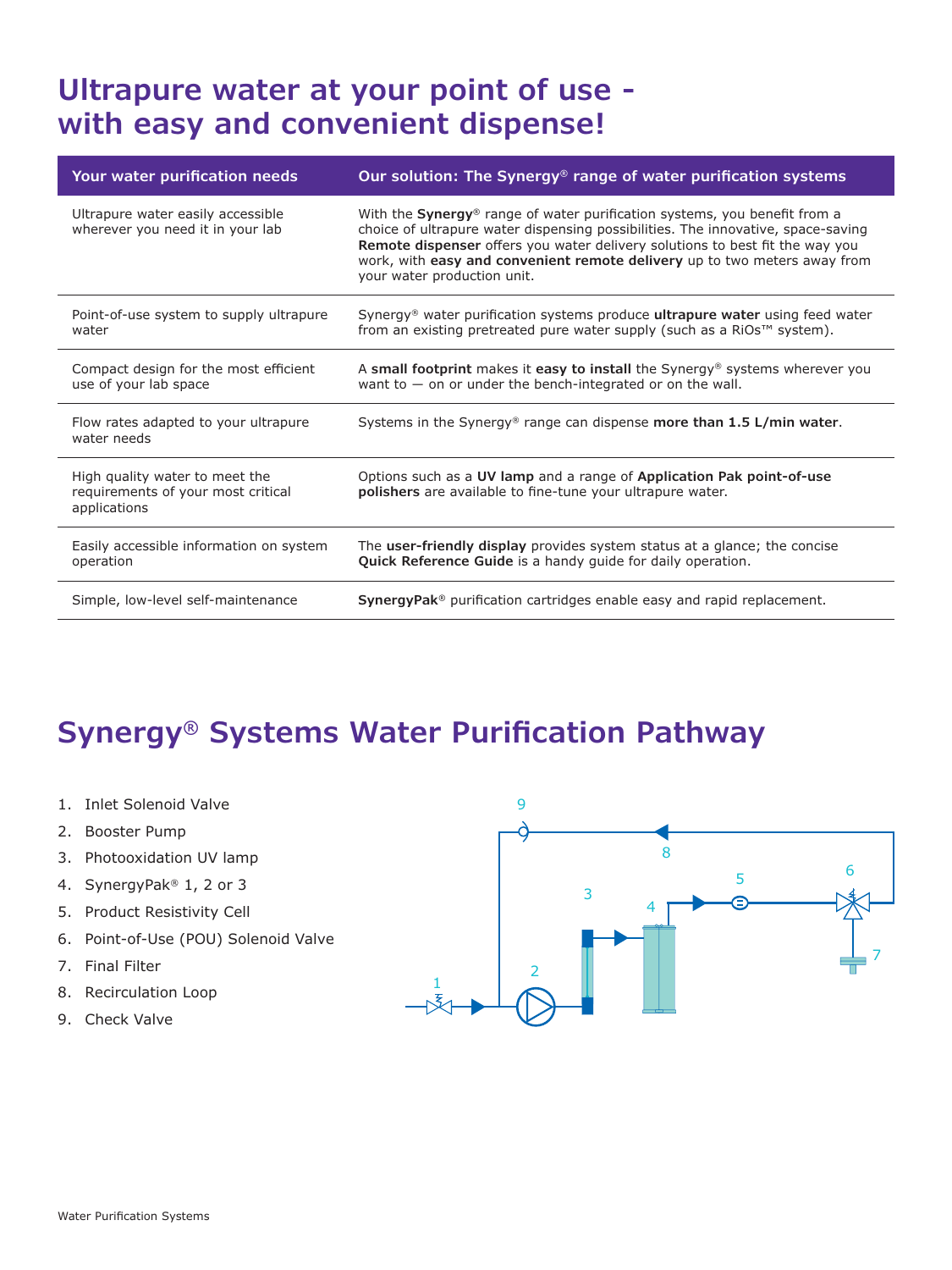## **Choose the solution that's right for you**

### **Easy installation**

Installing the Synergy® system is so easy you can do it yourself. Just connect the system to a pretreated water supply (e.g., from a RiOs<sup>™</sup> system), plug it in, and insert the SynergyPak® purification cartridges. Then, if you have chosen the system with a Remote dispenser, follow the simple setup procedure  $-$  and your system is ready to use!

#### **Optimized lab space**

The Synergy® system's small footprint will allow you to find a space for it anywhere in your laboratory, either on or under the benchtop, or wall-installed. You choose the best location for your Synergy® system.

#### **High ultrapure flow rates to match your requirements**

With high flow rates above 1.5 L/min, the systems provide ultrapure water on demand in the volumes required to satisfy critical applications. When not in use, your Synergy® system will recirculate water in order to maintain water quality, so that you do not have to wait when sourcing ultrapure water. For your convenience, and to save time, you can also set the system to automatically deliver your selected volume of ultrapure water on demand.

The high quality ultrapure water produced by Synergy® systems is suitable for applications such as production of mobile phase for chromatographic separations; preparation of blanks and standard solutions for spectrophotometry; spectroscopy or other analytical techniques; and preparation of buffers for biochemical and molecular biology experiments.



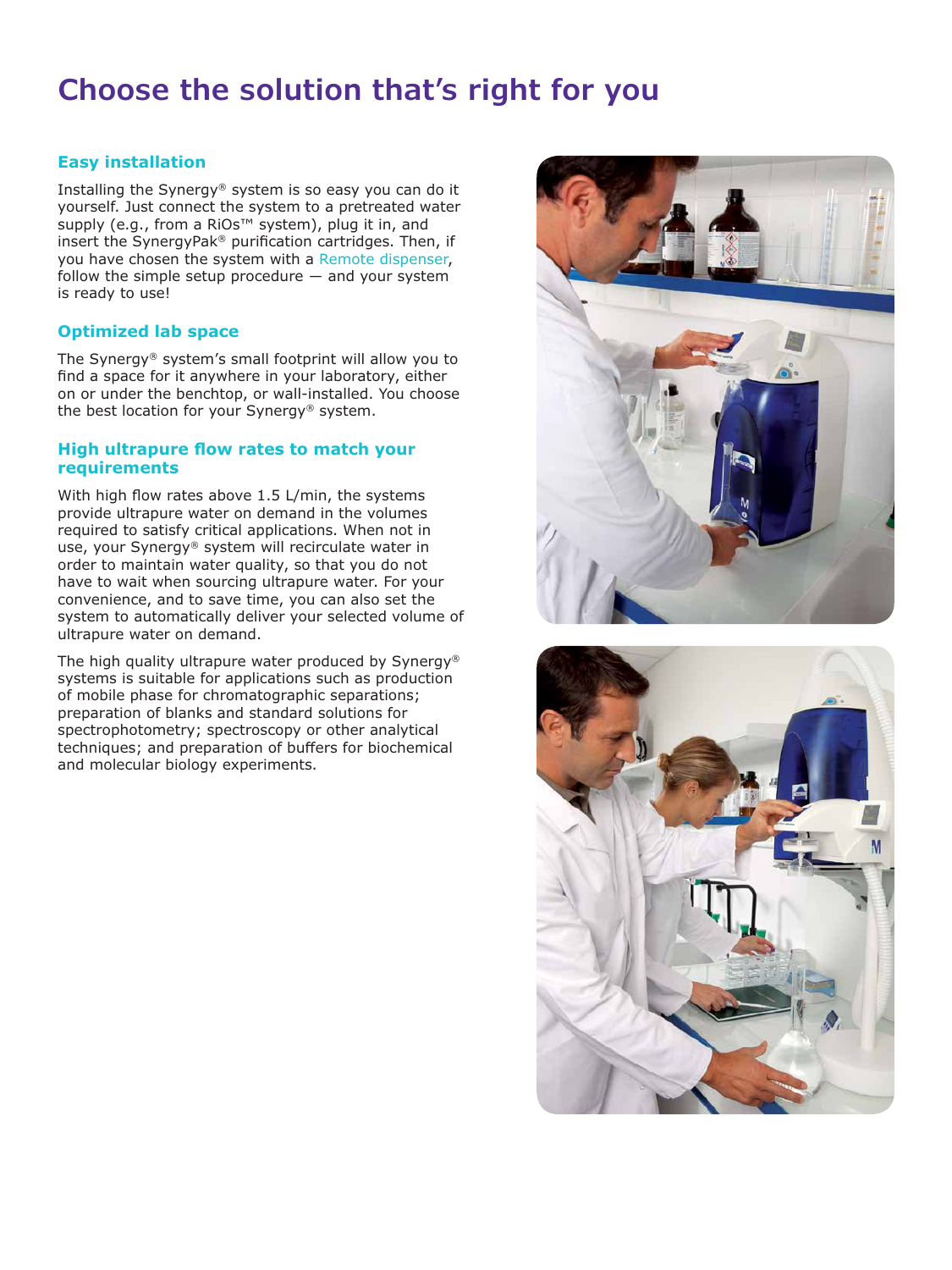### **Fine-tune your water quality**

### **Point-of-use ultrapure water**

For laboratories with an existing access to pure water, Synergy® systems provide a solution to point-of-use ultrapure water needs. The high quality ultrapure water produced by Synergy® systems is suitable for applications such as HPLC mobile phase preparation and sample dilution; buffer and cell culture media preparation; preparation of chemical solutions used with titrators, spectrophotometers, and electrophoresis systems.

#### **Organic-sensitive applications**

If you work with organic-sensitive applications such as HPLC, LC, GC or TOC analyses, the Synergy® UV system contains a built-in photooxidation UV lamp to reduce TOC to less than 5 ppb. Water with low TOC provides important benefits to HPLC users such as higher sensitivity and longer column lifetime. The same UV lamp also destroys bacteria.

### **Application Pak point-of-use polishers**

Our range of Application Pak polishers makes it possible to fine-tune your ultrapure water quality to match your research. Are your applications sensitive to bacteria, particulates, pyrogens, nucleases, endocrine disruptors or volatile organic compounds? If so, just choose the appropriate final polisher from our range of Application Paks to provide optimal water quality for your requirements.

Please visit **EMDmillipore.com/labwater** for more information.



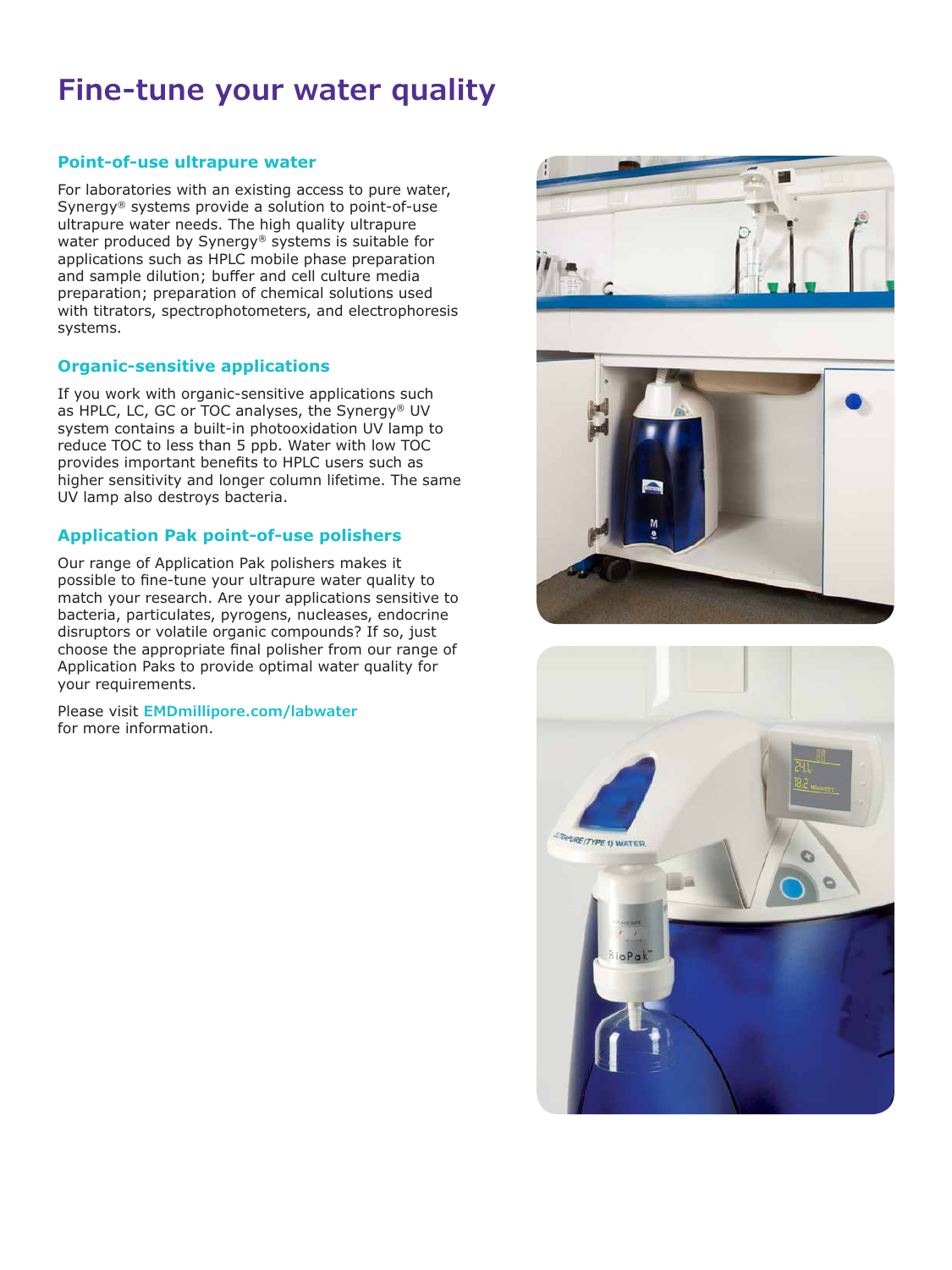## **Stay focused on your work**

#### **Versatile remote dispenser**

Designed to fit perfectly into your lab environment, the versatile Remote dispenser can be placed up to two meters from your Synergy® water purification unit. Select the free-standing or wallinstalled model according to your needs ― their ergonomy will make either one a welcome addition to your lab, giving you the freedom to focus on your research, while dispensing ultrapure water exactly where you need it. Alternatively, Synergy® systems are also available with an integrated dispenser for use on the benchtop.

### **We offer more than water**

### **Just the information you need**

The intuitive color graphic display shows key system parameters at a glance, enabling easy water quality and maintenance warning monitoring; the screen rotates for easy viewing wherever the system is located. Additional information on system operation and maintenance is provided by the Quick Reference Guide and User Manual stored on the water production unit.

#### **User-friendly maintenance**

The SynergyPak® purification cartridges integrate all the main purification technologies. The Synergy® system will automatically tell you when it's time to change the SynergyPak®, and "plug-and-use" design makes this easy to do in just a couple of minutes!

#### **Milli-Q® Service Plans**

To optimize the performance and lifetime of your water purification system, we offer a complete portfolio of service plans ranging from a single annual checkup to a full system cover. For more information, please check with your applications specialist or visit our website: **EMDmillipore.com/labwater**